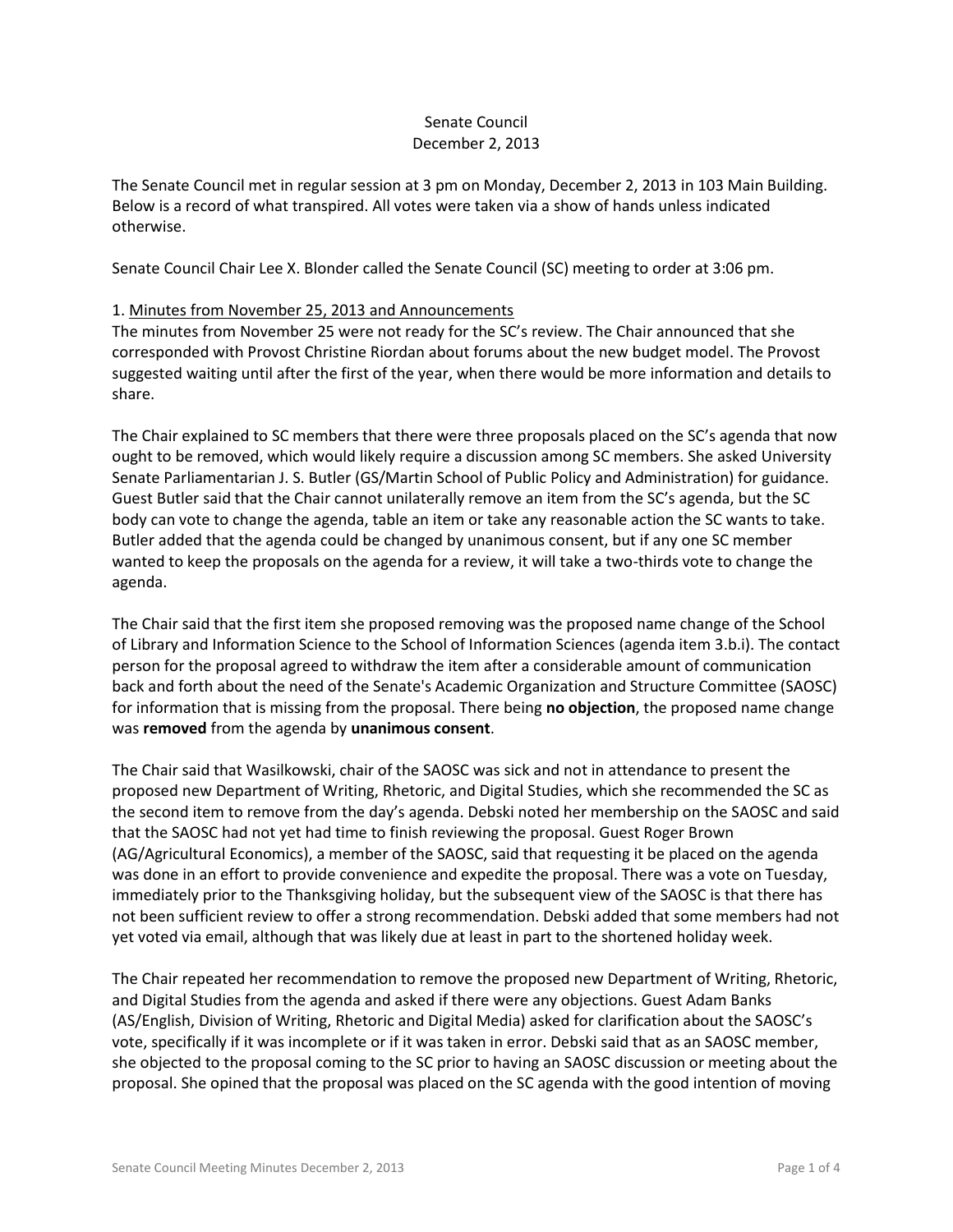the proposal forward. However, as a consequence of the holiday, there are SAOSC members who did not have a chance to review the proposal and therefore it should not be on the SC's agenda.

Banks said that it was clear that the SC could dispose of the proposal as it wished, but he wanted to know the exact status of the vote that led to the proposal being placed on the SC agenda. If the vote was procedurally in error or if it was a mistake that led to it being placed on the agenda, he wanted to understand that. If neither of those was the case, he did not want review of the proposal to be postponed. Debski said that the person who placed the item on the SC agenda did so tentatively with the idea that the full SAOSC would weigh in – it was not clear to that person that it could not just be scratched from the agenda at the last moment.

The Chair asked that the decision be put to SC members. There being **no objection**, the proposed new department was **removed** from the agenda by **unanimous consent**.

The last item the Chair recommended for removal was the proposal for a new BA/BS in Writing, Rhetoric and Digital Media. She reminded SC members that the proposal had been tabled until the proposed new department was reviewed, both in tandem. She asked if there were any objections to removing it from the agenda. There was a brief discussion about the reason for tabling the proposal, but Butler reminded them that the item should be formally brought off the table if it is to be discussed. Wood commented, and Butler agreed, that the proposal for the new BA/BS was never actually on the agenda, because the associated departmental proposal was now not on the agenda.

The Chair apologized to Roxanne Mountford (AS/English, Division of Writing, Rhetoric and Digital Media) and to Adam Banks and said they would be notified when the proposal was ready for the SC's review.

# 2. Old Business

#### a. *Administrative Regulations 5:5* ("Grievance Procedure for House Officers")

The Chair asked Guest Susan McDowell (Associate Dean for Graduate Medical Education and chair, Department of Physical Medicine and Rehabilitation) to explain the revisions to the document, which she did. McDowell and Guest Marcy Deaton (Legal Counsel) agreed to make the language on harassment more inclusive, as well as to reorder the sentences in the section on stage four and link that to "within 10 days."

Christ **moved** that the SC endorse the proposed changes to *Administrative Regulations 5:5* ("Grievance Procedure for House Officers") and send it to the Senate with a positive recommendation. Brion **seconded**. There being no discussion, a **vote** was taken and the motion **passed** with none opposed.

#### 3. Committee Reports

a. Senate's Rules and Elections Committee (SREC) - Davy Jones, Chair

i. Proposed Charge for Senate's Committee on Distance Learning and e-Learning

Guest Davy Jones, chair of the SREC, explained that the SC established an ad hoc committee on distance learning and then changed the committee from ad hoc status to become a standing committee of the Senate,. The SC asked the ad hoc committee to draft its own charge. The language will be presented to the Senate to be incorporated into *Senate Rules 1.4.2.13*.

Anderson **moved** to approve the proposed new charge to the Senate Committee on Distance Learning and e-Learning (SCDLeL) and the incorporation of the charge into *Senate Rules 1.4.2.13*. Watt **seconded**. Hippisley commented on the relative inactivity of some Senate committees and asked if the SCDLeL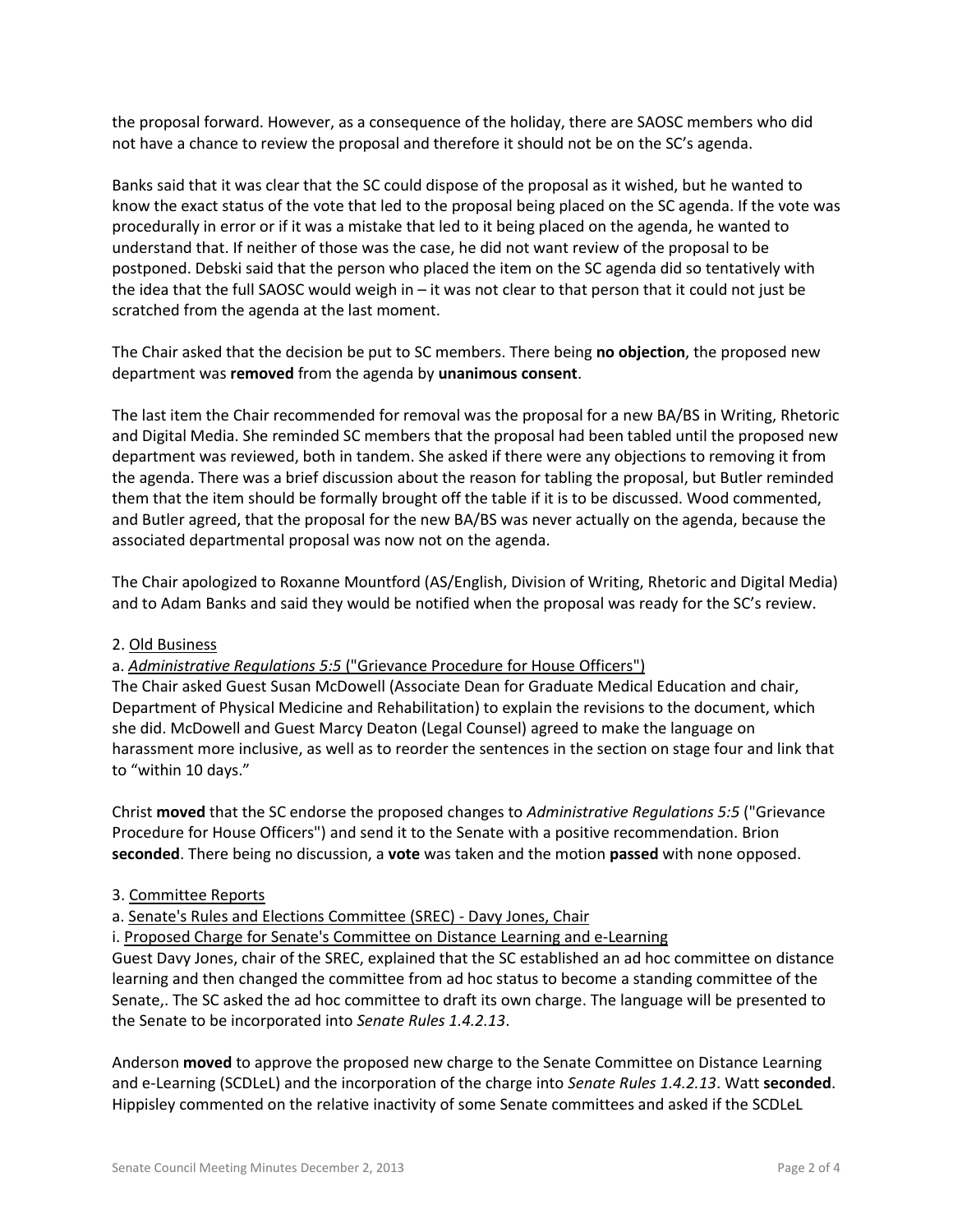currently had any responsibilities. Jones responded that it was currently reviewing a requirement of student access to exams from FERPA (Family Educational Rights and Privacy Act) for students in a distance learning course. Jones confirmed that the SC could expect reports from the SCDLeL at some point. There being no further discussion, a **vote** was taken and the motion **passed** with none opposed.

## ii. Election Update

Jones announced that Hippisley was the only SC member nominated who was willing to serve. Therefore, Hippisley was declared the SC chair-elect, to take office on June 1, 2014. Those present congratulated Hippisley with a round of applause.

Jones said that there had been an IT programming issue which affected the start of the nomination and election of senators for service on the SC. Thirty-four nominations were made by senators; Jones said he would contact those nominated this week to whittle it down to a list of six, from which elected faculty senators will vote for three new SC members.

Regarding the election of a vice chair for the SC, Jones said the process would begin in earnest the following week.

There were no questions for Jones and he departed.

### 4. UK's December 2013 Degree List

Christ said there was a problem with the list of names for Art History. Ms. Brothers replied that she would check into it and get it fixed, if necessary. McCamy **moved** moved that the elected faculty senators of the SC approve UK's December 2013 list of candidates for credentials, for submission to the Senate and then through the President to the Board of Trustees, as the recommended degrees to be conferred by the Board. Anderson **seconded**. A **vote** was taken and the motion **passed** with none opposed.

#### 5. Academic Calendars

(2014 - 2015 Calendar; 2016 - 2017 Calendar, Tentative; 2014 - 2015 Dentistry; 2016 - 2017 Dentistry, Tentative; 2014 - 2015 Law; Summer I (four-week) 2015 Law; Summer 2015 Law; 2016 - 2017 Law, Tentative; Summer I (four-week) 2017 Law, Tentative; Summer 2017 Law, Tentative; 2014 - 2015 Medicine; 2016 - 2017 Medicine, Tentative; 2014 - 2015 Pharmacy; 2016 - 2017 Pharmacy, Tentative; 2014 - 2015 Winter Intersession; and 2016 - 2017 Winter Intersession, Tentative) Because the Senate has not yet approved the Graduate School deadline application date change, the date was not included in the academic calendars being presented for the SC's review. There was extensive discussion surrounding the correct order of Senate approvals for the academic calendars and the soon-to-be-added Graduate School degree application deadline. Eventually SC members agreed to send the calendars and the added deadline to the Senate as is; the SC can then approve the inclusion of the new deadline into the necessary calendars, as a minor calendar change in early spring semester, and report it to the Senate in February.

Wood **moved** to approve the academic calendars presented (2014 - 2015 Calendar; 2016 - 2017 Calendar, Tentative; 2014 - 2015 Dentistry; 2016 - 2017 Dentistry, Tentative; 2014 - 2015 Law; Summer I (four-week) 2015 Law; Summer 2015 Law; 2016 - 2017 Law, Tentative; Summer I (four-week) 2017 Law, Tentative; Summer 2017 Law, Tentative; 2014 - 2015 Medicine; 2016 - 2017 Medicine, Tentative; 2014 - 2015 Pharmacy; 2016 - 2017 Pharmacy, Tentative; 2014 - 2015 Winter Intersession; and 2016 - 2017